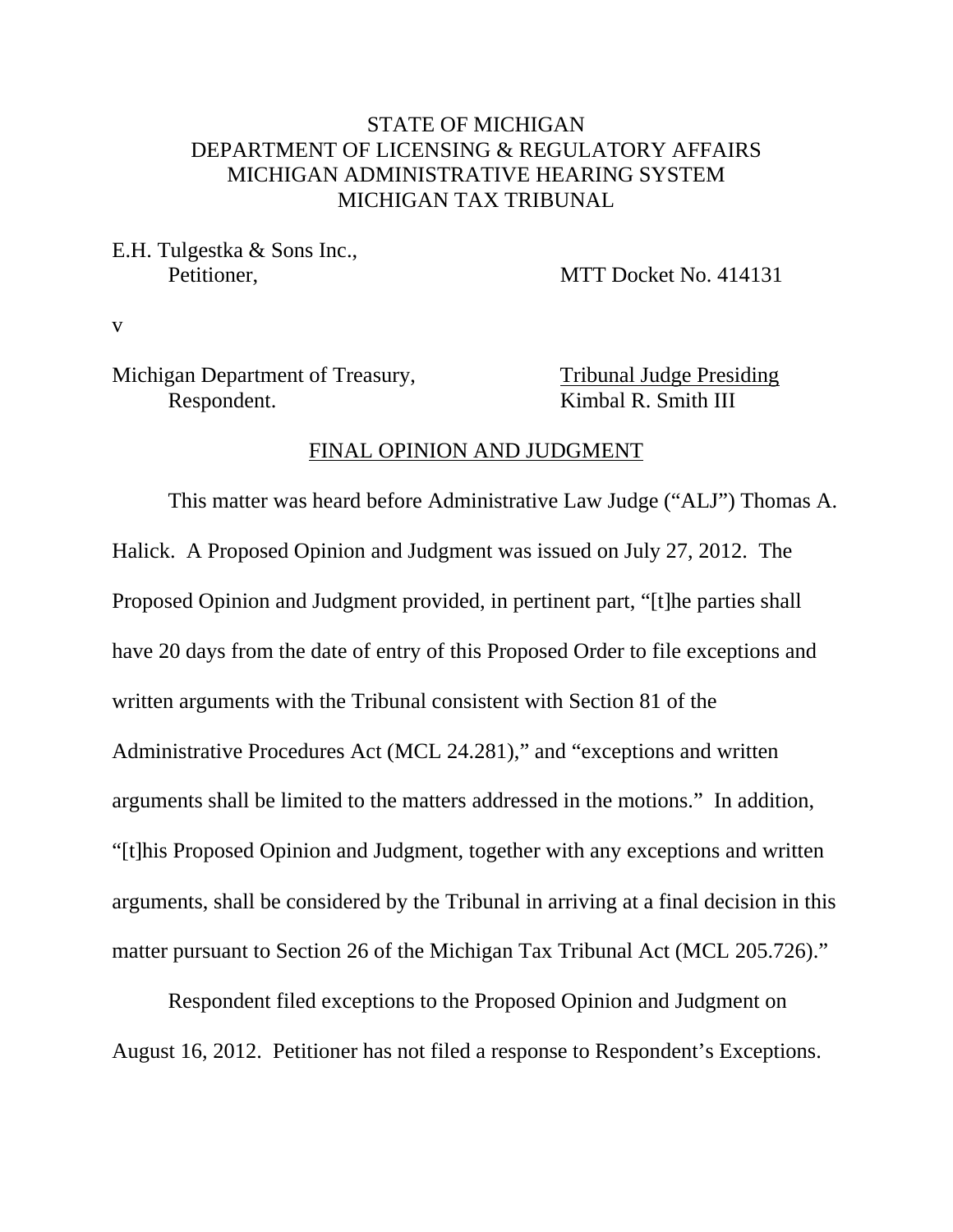MTT Docket No. 414131 Final Opinion and Judgment, Page 2 of 8

### RESPONDENT'S EXCEPTIONS

- 1. While Respondent does not agree that *Andrie v Dep't of Treasury*, \_\_ Mich App \_\_; \_\_NW2d\_\_ (2012), was correctly decided, Respondent "acknowledges that until the Michigan Supreme Court issues a stay or reverses [the decision that it] . . . is binding on the parties and this Tribunal."
- 2. Respondent argues that *Andrie* is factually distinct from the present case and that the present case could be resolved without addressing *Andrie.*
- 3. Petitioner admits that "it did not pay sales tax to the retailer at the time of its purchase of tangible personal property. In *Andrie*, there was a dispute as to whether Andrie paid sales tax to the retailer at the time of its purchase of tangible personal property."
- 4. The Proposed Opinion and Judgment acknowledged the differences between the two cases, but "repeats the errors set forth in *Andrie* and adds a layer of extraneous analysis that is not found in the *Andrie* opinion that are unnecessary to the resolution of the present case . . . ."
- 5. The Court of Appeals in *Andrie* cited *Combustion Engineering v Dep't of Treasury*, 216 Mich App 465; 549 NW2d 364 (1996).
- 6. The Court in *Combustion Engineering* held that the purchaser "does not have to prove that the retailer actually remitted the sales tax it paid to the State."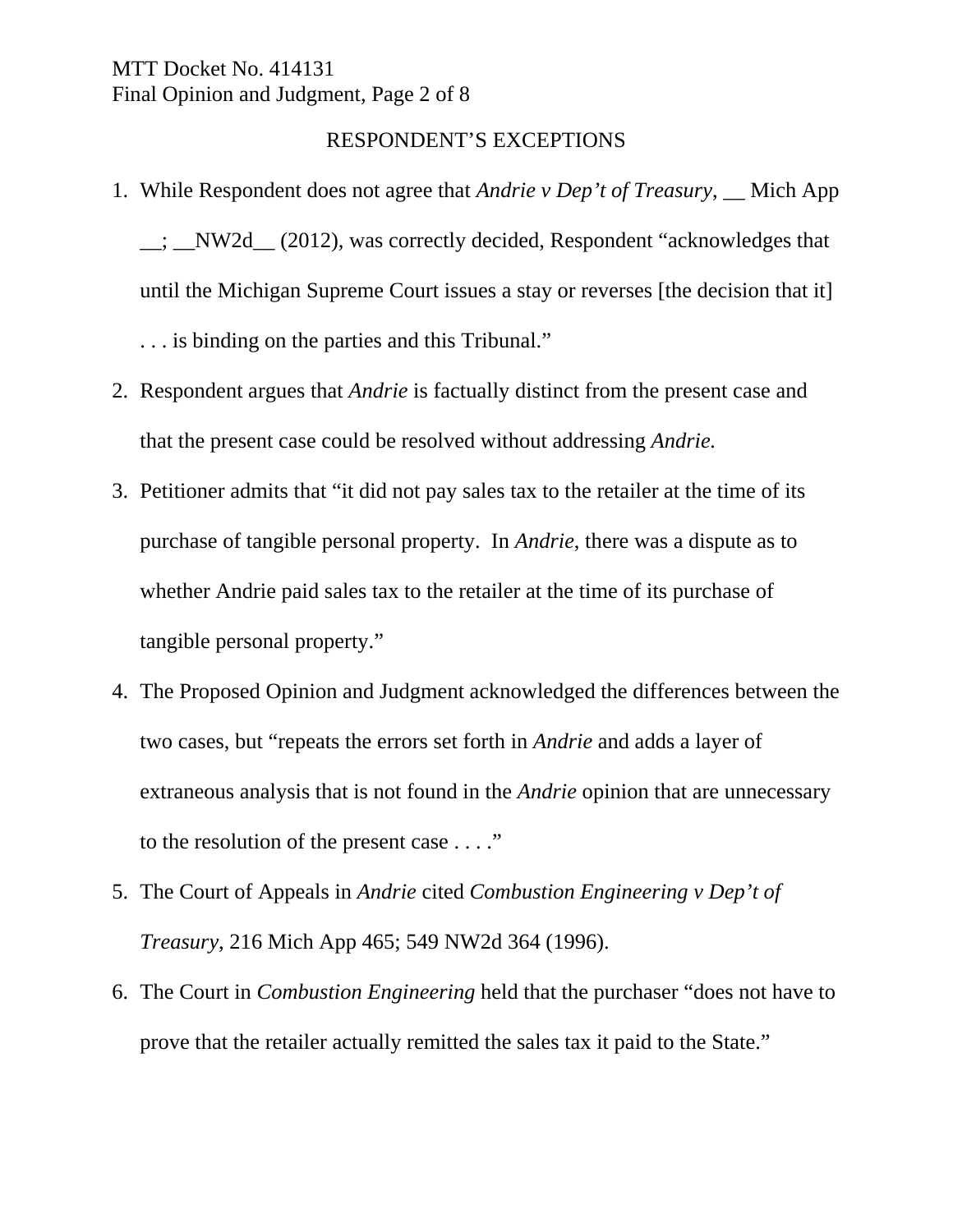# MTT Docket No. 414131 Final Opinion and Judgment, Page 3 of 8

- 7. "The issue in *Andrie* was whether Andrie *ever paid* sales tax to the retailer in the first place." (Emphasis in original).
- 8. The *Andrie* Court confused the burden the purchaser has to prove that it paid sales tax or remitted use tax with whether the purchaser has a burden to prove that the sales tax paid to the retailer was remitted to the state. The Court in *Andrie* misapplied the ruling in *Combustion Engineering* and reached an erroneous result.
- 9. The analysis on page 25 of the Proposed Opinion and Judgment regarding the "passive versus active tense of the language in MCL  $205.94(a) \ldots$ misunderstands the interplay between the Sales Tax Act and the Use Tax Act."
- 10."If the Legislature had drafted the statute in the active tense as suggested in the proposed opinion, the consumer would not qualify for the exemption even if the retailer remitted the tax to the State."
- 11."While sometimes characterized as complementary, the use tax and the sales tax are two distinct taxes that relate to two, wholly distinct taxable events."
- 12.The exemption in MCL 205.94(1)(a) does not require the purchaser to prove that the retailer remitted the sales tax to the State. The purchaser is only required to establish "that it either reimbursed the retailer for the sales tax or that the seller affirmatively represented that he would take care of the sales tax obligation."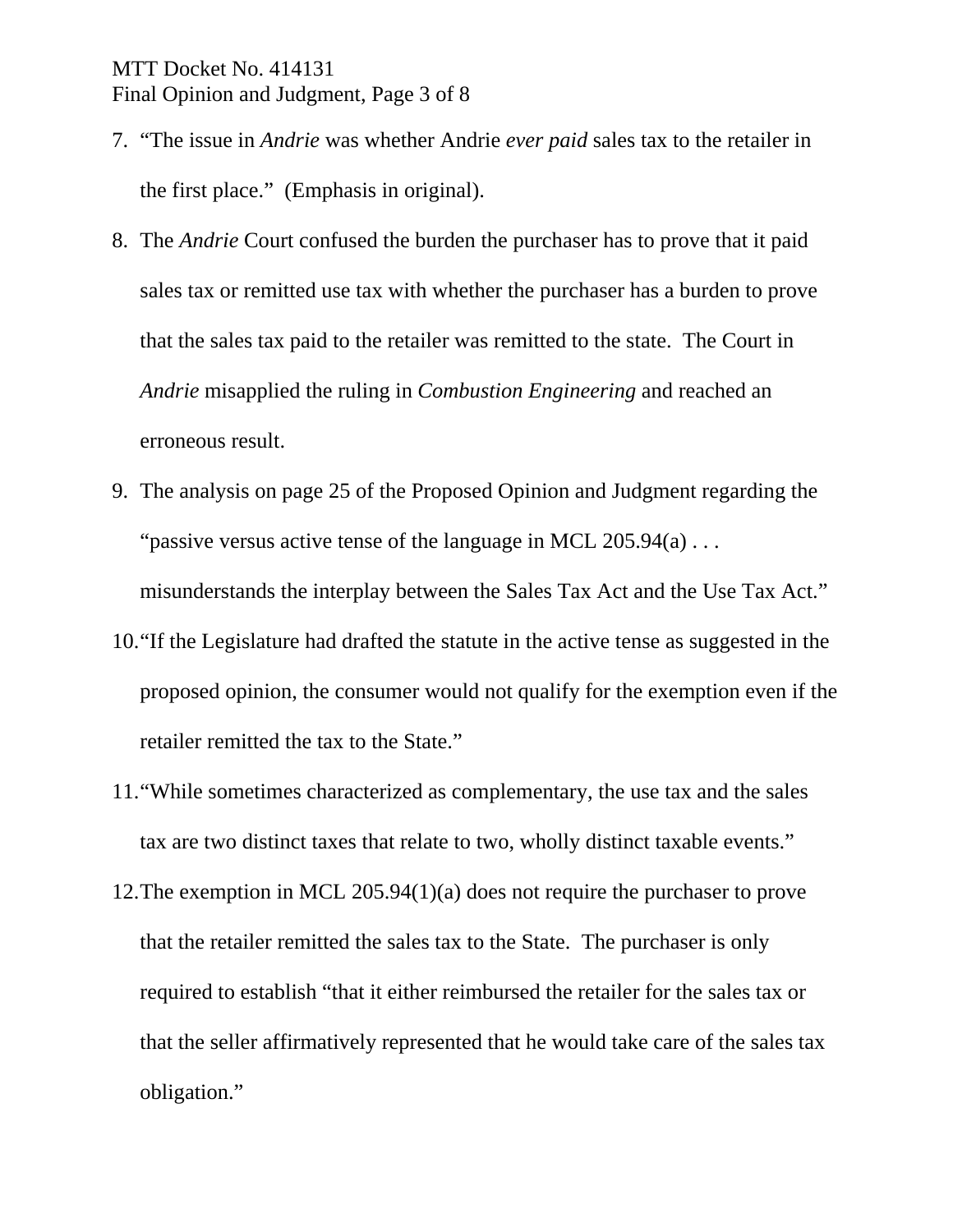MTT Docket No. 414131 Final Opinion and Judgment, Page 4 of 8

#### **CONCLUSION**

The Tribunal has reviewed Respondent's exceptions, and the case file, and finds that the ALJ did not err in his conclusion that the Court of Appeals decision in *Andrie v Dep't of Treasury* was applicable in the present case. Much of Respondent's arguments in the exceptions are taken verbatim from its Post Trial Brief, which was already given consideration by the ALJ in the Proposed Opinion and Judgment. Again, while Respondent may disagree with the *Andrie* decision and contend that the Court of Appeals misapplied the ruling in *Combustion Engineering*, the ruling in *Andrie* is a published decision that must be followed by the Tribunal.

In addition to its disagreement with the ruling in *Andrie*, Respondent contends that *Andrie* is factually distinguishable from the present case and does not need to be addressed in order to resolve this appeal. The ALJ discussed these factual differences in the Proposed Opinion and Judgment, and determined that Petitioner admitted facts proving that sales tax was not collected or remitted on transactions that were believed to be exempt. The ALJ then determined that "except for a few asset purchases indicated in this opinion, the presumption created by *Andrie* has been rebutted and . . . the transaction is subject to use tax." POJ p. 24. Accordingly, the ruling in *Andrie* was not applied by the ALJ to these asset purchases contained in the audit.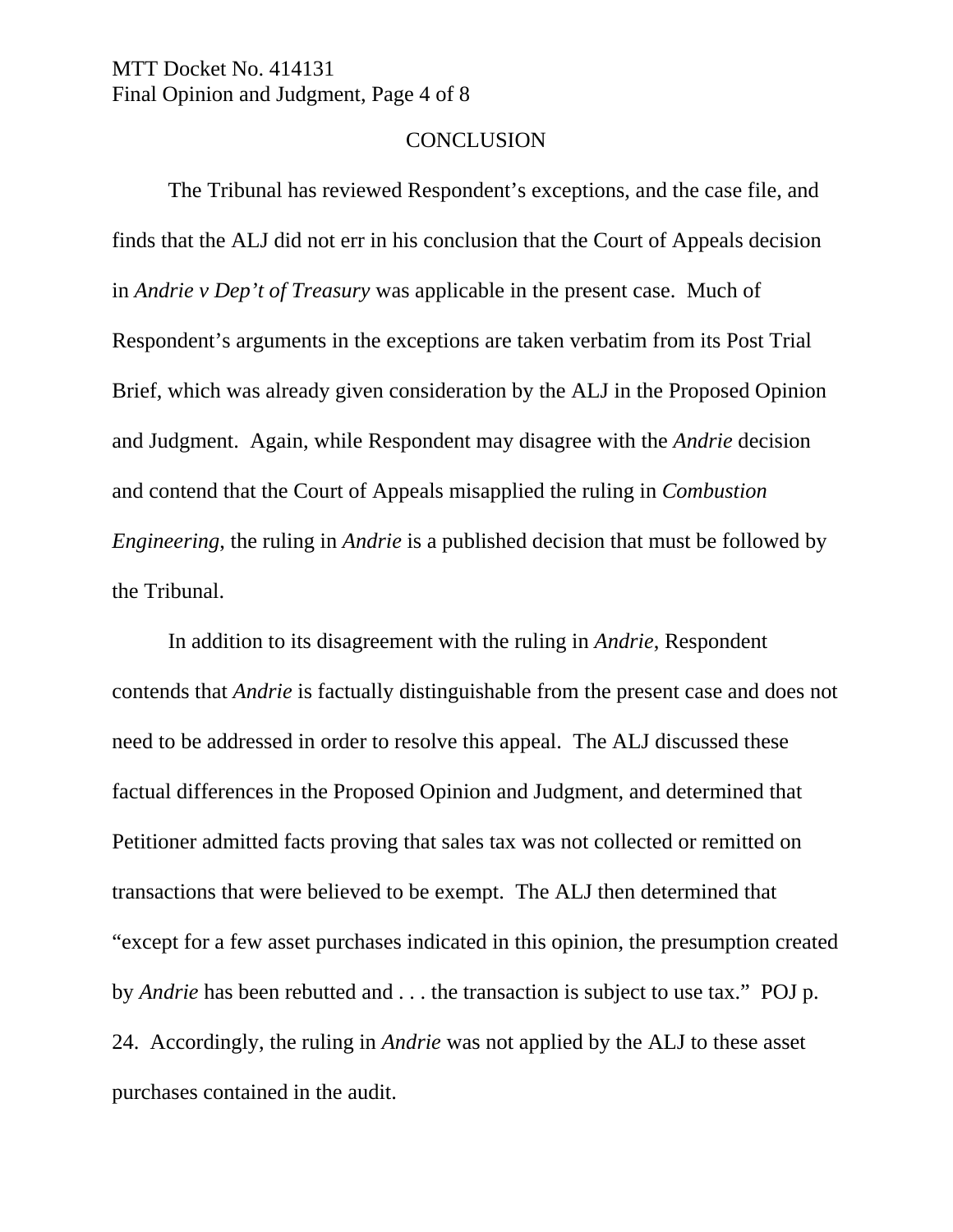# MTT Docket No. 414131 Final Opinion and Judgment, Page 5 of 8

The ALJ further determined that *Andrie* would apply to the transactions with Michigan vendors, when those vendors had no reason to believe that the transactions were exempt from tax. POJ p. 31. The asset exceptions were thus reduced by the \$22,191 attributable to these four vendors, and the resulting tax due for the tax period April 1, 2005, to March 31, 2009, was \$1,395. As stated in the POJ, the amount of tax paid by Petitioner for this tax period for capital asset exceptions was \$2,727. The ALJ determined that Petitioner was therefore due a refund of \$1,332. POJ p. 32. Respondent appears to disagree with the ALJ's determination to apply the presumption in *Andrie* to purchases from these four Michigan vendors. The Tribunal finds that sales tax was required to be collected from these four vendors, as there is no indication that Petitioner had ever provided an exemption certificate or claimed the purchase was exempt. The Court of Appeals in *Andrie* determined that:

Our Supreme Court and this Court have held on multiple occasions that the mere fact that a transaction is subject to sales tax necessarily means that the transaction is not subject to use tax. See, e.g., *Elias Bros Restaurants v Dep't of Treasury*, 452 Mich 144, 146 n 1; 549 NW2d 837 (1996) ("The Use Tax Act, as amended, is an 'excise' or 'privilege' tax that covers transactions not subject to the general sales tax."); *Fisher & Co v Dep't of Treasury*, 282 Mich App 207, 209; 769 NW2d 740 (2009) ("The Use Tax Act is complementary to the Michigan General Sales Tax Act . . . and is designed to cover those transactions not subject to the sales tax.").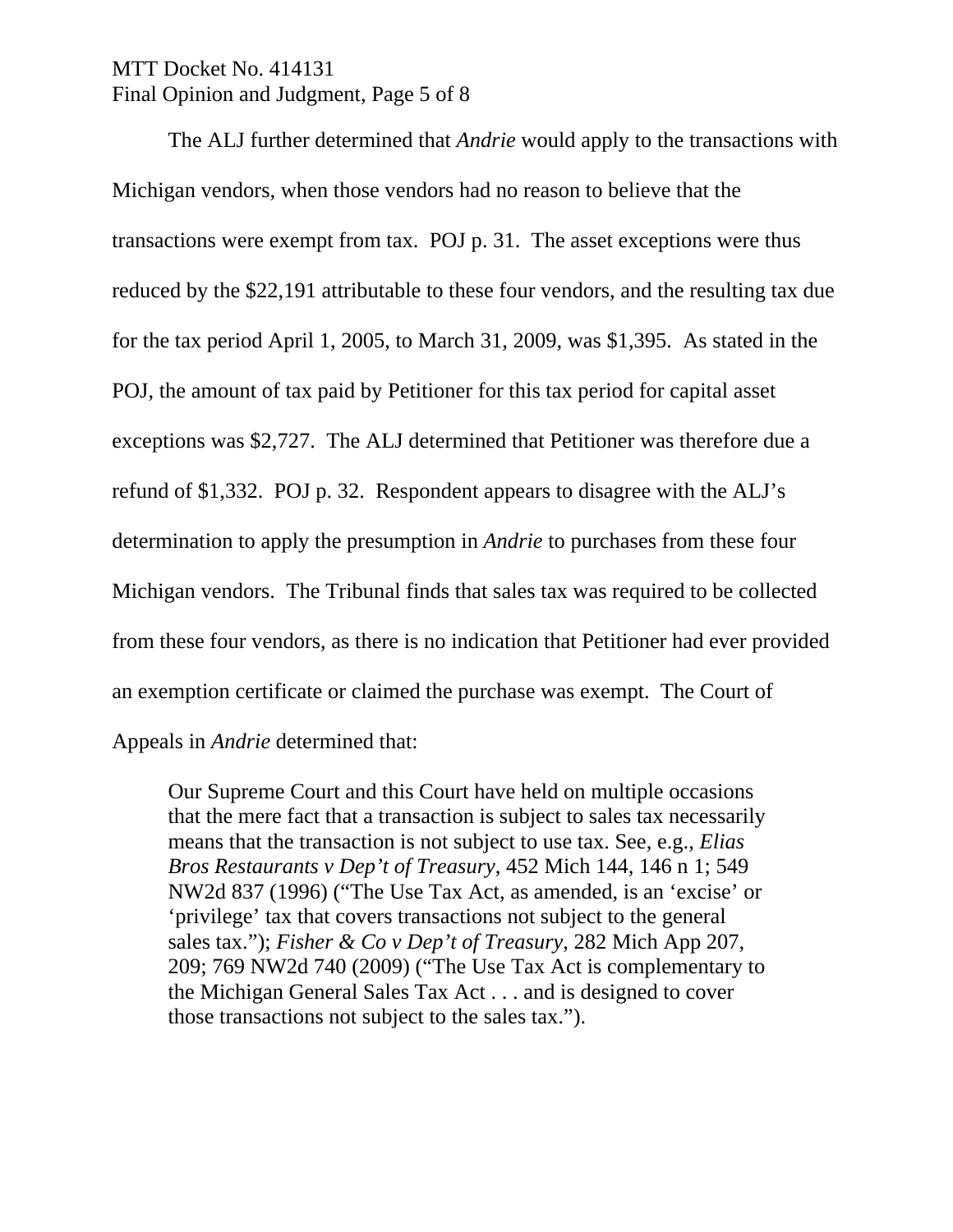### MTT Docket No. 414131 Final Opinion and Judgment, Page 6 of 8

*Id* at 9. As the transactions with the four Michigan vendors in this case were subject to sales tax, the decisions issued in *Andrie, Elias Bros Restaurants,* and *Fisher & Co*, support the ALJ's determination that Petitioner was not subject to use tax for those purchases.

Respondent also argued that the ALJ erred in the discussion on page 25 of the Proposed Opinion and Judgment regarding the active versus passive tense of the language in MCL 205.94(a). The Tribunal finds no error with respect to the ALJ's statement that this section of the statute is written in the passive tense. The ALJ correctly indicated that the statute is not written to specifically state who must pay the tax on the retail sale to a consumer. There is also no error by the ALJ in stating in a footnote that the Legislature could have drafted the provision in the active tense. There is no error of law on the part of the ALJ in the statements regarding how the literal wording of the statute was drafted. Further, the Tribunal finds that even if the ALJ made no reference to the actual wording of the statute, the holding in *Andrie* would still apply to the transactions with the Michigan vendors in this matter.

The Tribunal further finds that the determination of the ALJ to cancel the assessment due to the application of the legislative amendment contained in MCL 205.27a(12) was correct. The ALJ determined that Petitioner did file a return for the use tax during the tax years at issue and Respondent had no authority to assess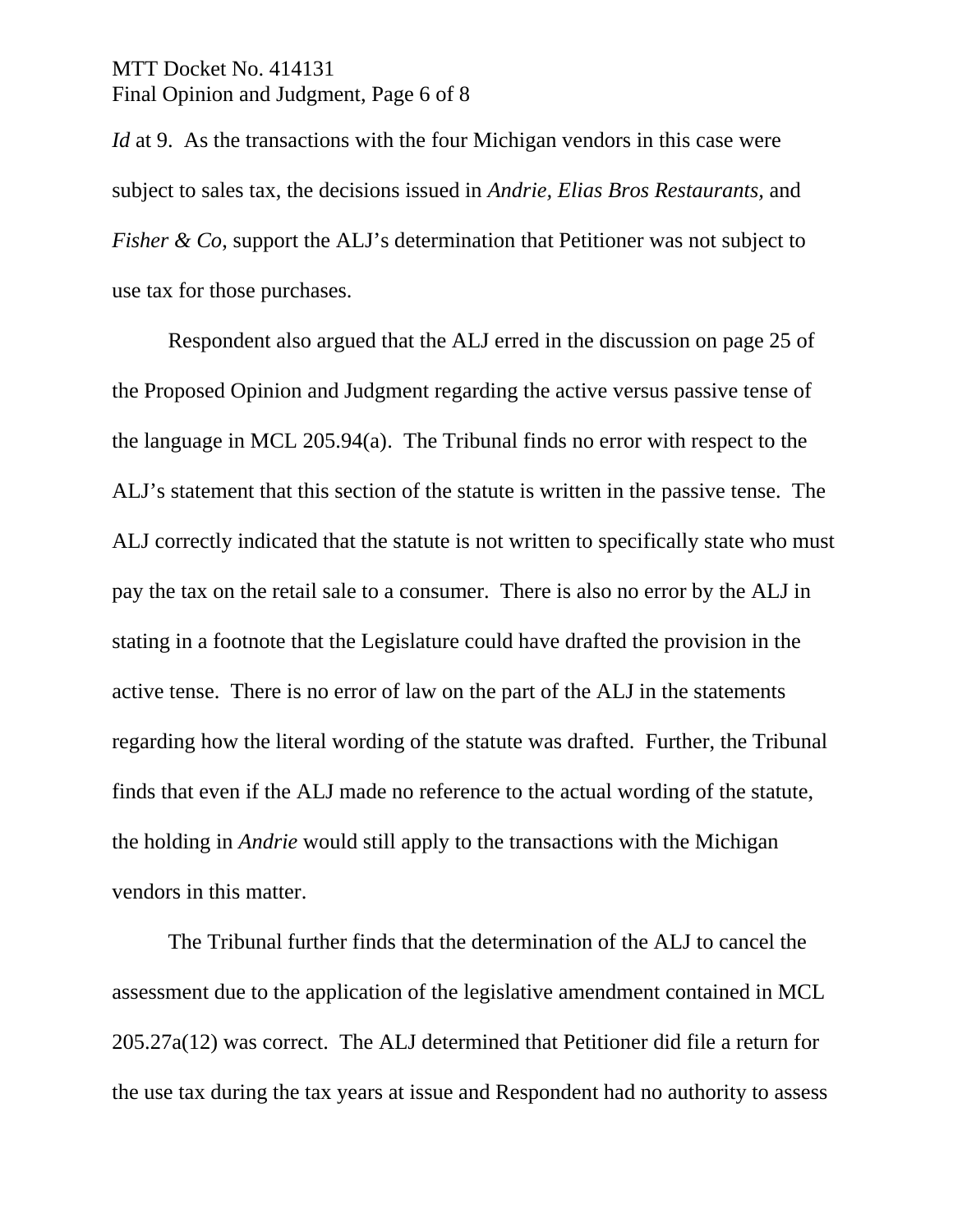### MTT Docket No. 414131 Final Opinion and Judgment, Page 7 of 8

use tax for periods prior to April 1, 2005. POJ pp. 34 – 35. Respondent raises no objection to the cancellation of the assessment in the exceptions. The Tribunal finds that the total tax liability contained in the assessment related to tax periods prior to April 1, 2005. Because Respondent had no authority over years prior to 2005 that were included in the audit, the assessment was properly cancelled.

Given the above, the Tribunal adopts the July 27, 2012, Proposed Opinion and Judgment as the Tribunal's Final Opinion and Judgment in this case, pursuant to MCL 205.726. The Tribunal also incorporates by reference the Findings of Fact, and Conclusions of Law in the Proposed Opinion and Judgment in this Final Opinion and Judgment. Therefore,

IT IS ORDERED that the Administrative Law Judge's Proposed Opinion and Judgment is AFFIRMED and adopted by the Tribunal as the Final Opinion and Judgment.

IT IS FURTHER ORDERED that Assessment No. R402803 is cancelled.

IT IS FURTHER ORDERED that Petitioner is entitled to a *refund* of \$1,332 of use tax paid on asset purchases for the years assessed for April 1, 2005, through March 31, 2009, with interest to be calculated under 1941 PA 122.